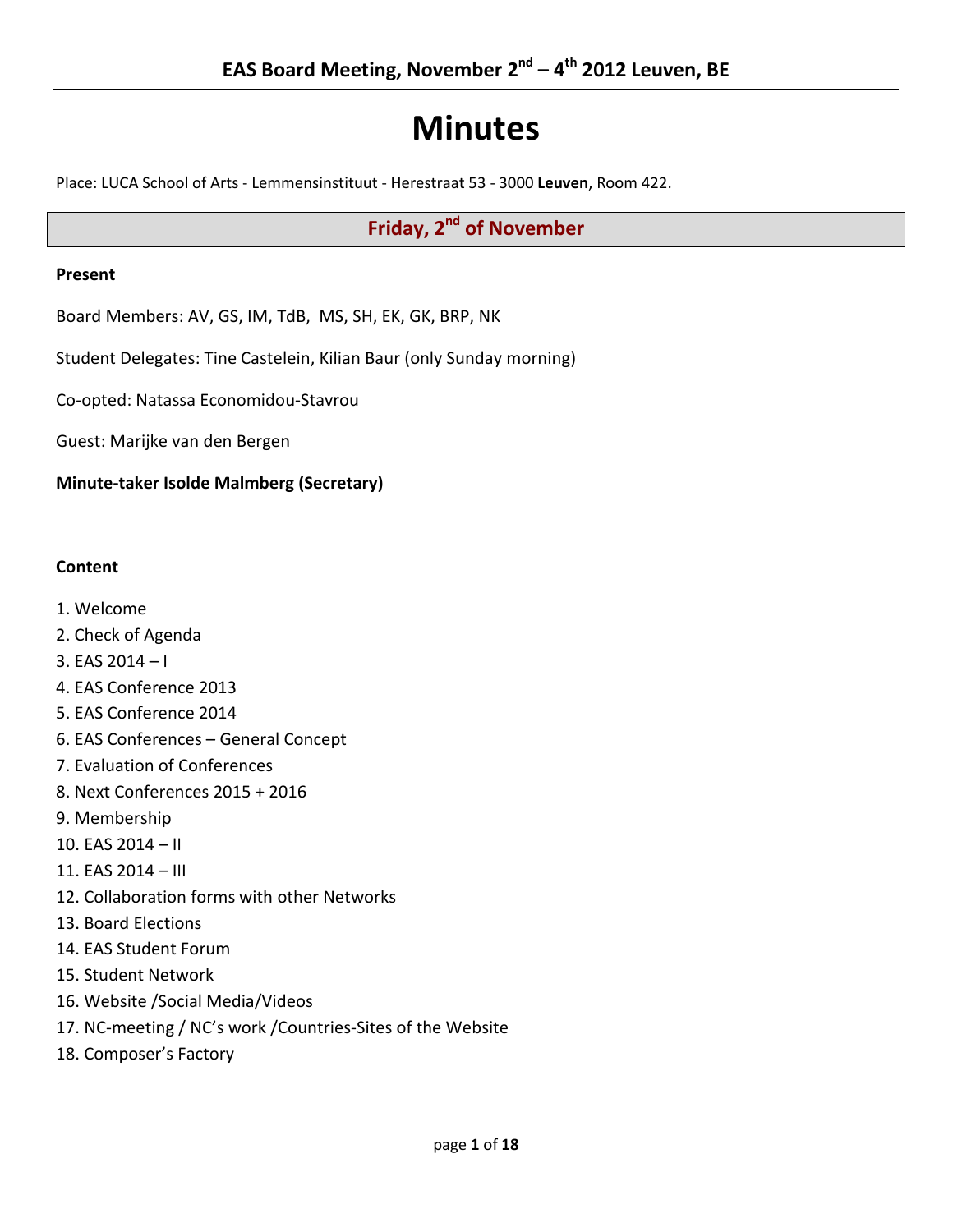## **1. Welcome 17.00**

*AV welcomes new faces:*

- Tine Castelein student coopted board member, SF
- Natassa Economidou coopted board member
- Marijke van den Bergen deeply involved in preparing the grant for 2013, might become the next General Secretary
- AV gives presents to MvB, IM (he thanks both for their work on the Operating Grant Application), TdB (PhD graduation last week)

*TdB*

Technical and organizational issues next three days

## **2. Check of Agenda**

*AV, IM + Board*

## **3. EAS 2014 – I**

## *IM, MvB introduce grant*

**Culture Grant 2013 and visions for 2014:** Working on our grant application a set of strategies for 2013 have shaped. In February 2013 we are awaiting the answer. Depending whether we get/get not/get part of the grant we have to shape our strategy. We also have to begin to think about what we are heading for in 2014 (by then the Operating Grant in the CULTURE programme will probably not exist any more, new funding framework 2014-2020).

## **17.30 - 18.15 What are the activities about?**

## **18.15 - 19.00 what are the consequences?**

Individual work on the question: What is important / priority list? What am I going/are working groups I am involved going to contribute? Written collection of thoughts and views for the Saturday morning sessions.

## Discussion

MS: I see different types of activities: 1. What are the three core activities: 1,2,7, (Conference, SF, DFS) /2. Communication (Communication, Website, Newsletter, NC-meeting) / 3. Dissemination (books, LO-group) / 4. National Coordinators meeting / 5. International cooperation

MS: it could be good to go for "Children as artists" as an issue for a project.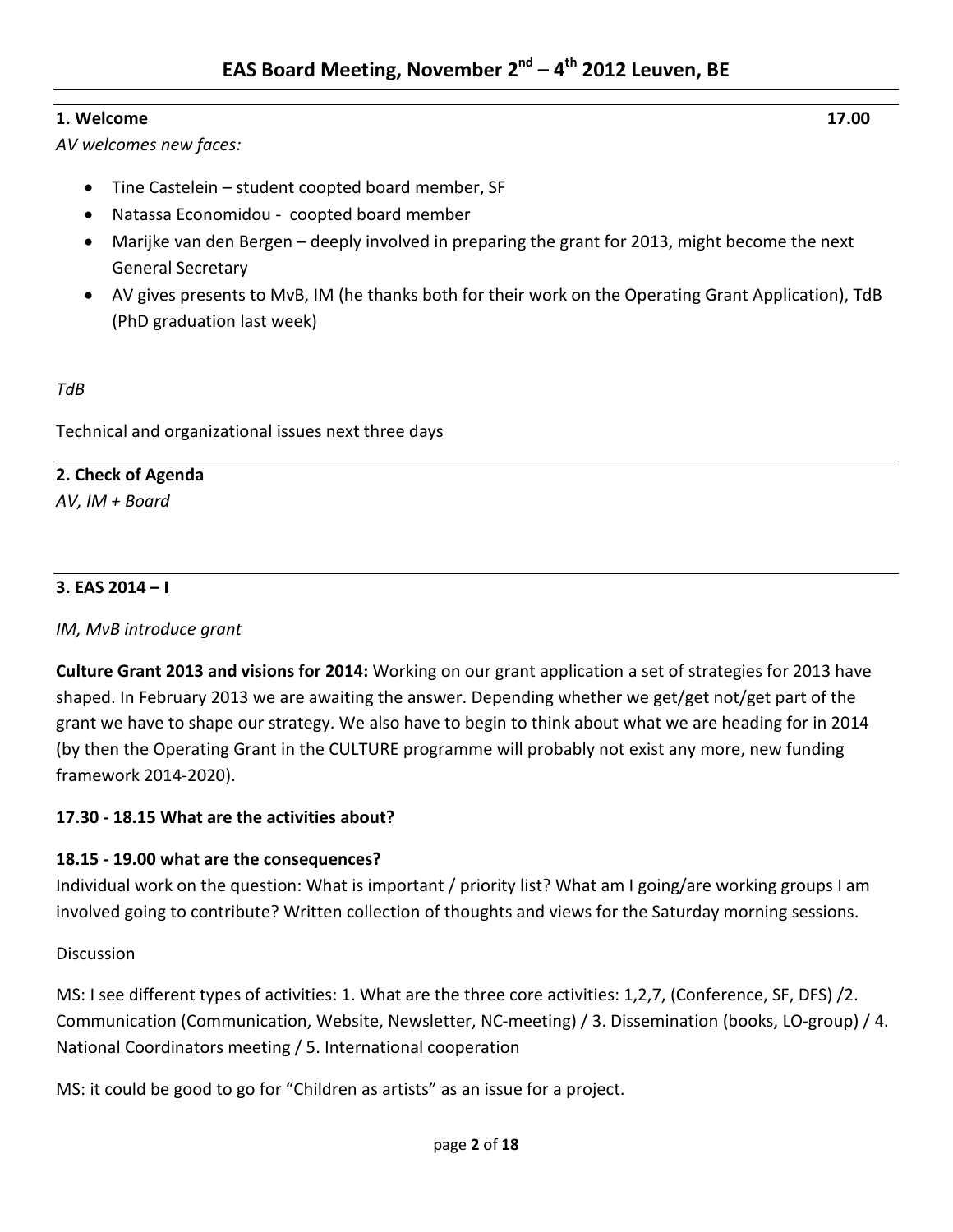AV: More cooperation with other networks will be important.

GS: The NCs could be more involved in the Newsletters.

AV: What new things do we want to professionalize? NCs? Role of the General Secretary?

GS: We have to develop the strategies for the conferences, e.g. the cooperation between EAS and the conference organizer.

MS: We need a job description for the General Secretary

BRP: We should have a preparatory meeting for the Music Olympiade, 2 board members should be paid for that.

AV: The Olympiade is an initiative by a group of countries. It is organised and funded on its own. By this it is not an actiivity of EAS. EAS is supporting the Olympiad by being involved in the preperatory team, etc.

BRP: In 2013 there is a preparatory meeting for the next one.

AV: EAS can always send a representative to international meetings like this.

#### **AV closes the meeting at 19.00**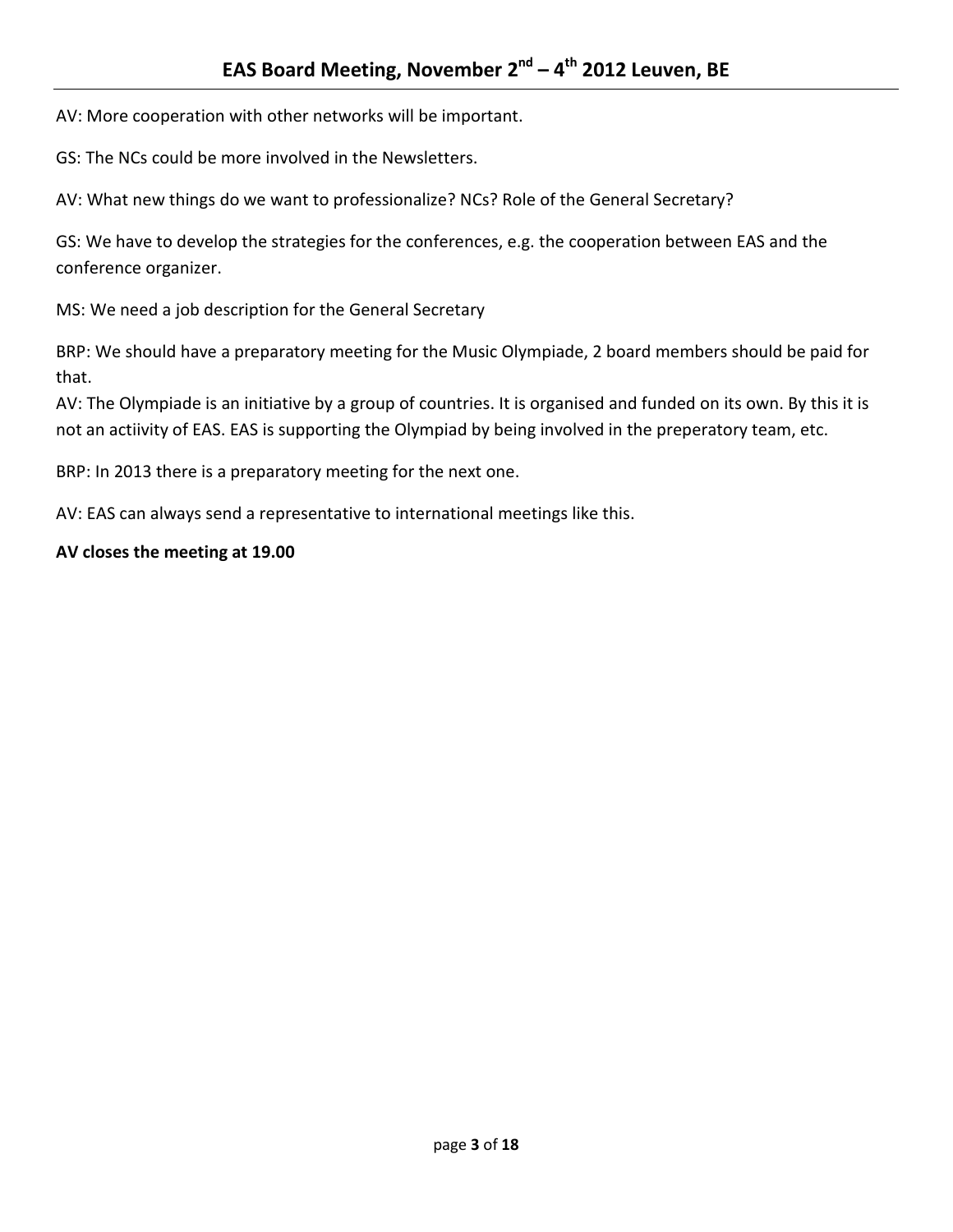## **Saturday, 3rd of November**

#### **4. EAS Conference 2013 9.30**

**Visiting the rooms TdB**

#### **General information about the Conference TdB**

- 4 Keynotes
- Rooms are on two levels for different types of activities, very good signs to show the way, student guides wearing shirts saying "Ask Me"
- 1 Symposium, 3 papers, 2 workshops at the same time (6, sometimes 7 parallel sessions)
- The Conference Team tries to put strands for interest groups (Primary, Secondary…)
- Poster Sessions during lunch and the After-lunch-Concert. It would be good to mix DSF presentations with the General poster sessions.
- Board can use the room **I 103** during the whole Conference as working room
- General Meeting Thursday (14<sup>th</sup> February 2013) 17.45-18.45, after this it is possible to eat in the cantine, after this Valentine's concert /Board will have its Board-Meeting then.

#### **National Associations Meeting AV, SH**

Last year was the first closed meeting of National Associations in Den Haag, it was more an informal meeting. They talked about their own Association. The main issue was attracting membership and advocacy, sharing Good Practice (new Associations want to learn from the well established ones). There is no plan so far how to work on in detail, but the participants want to keep this format.

Name of the session: "Session FOR Representatives of National Associations." We could invite them to come with a poster, report on activities. This could be part of the exhibition.

SH, AV send out the invitation, Board (all) will help to push representatives to come.

#### **DSF - MS**

We should plan a meeting of SF and DFS into the schedule.

19.00 at Tuesday, the Board meets DSF and SF. IM will put this into the Board Meeting schedule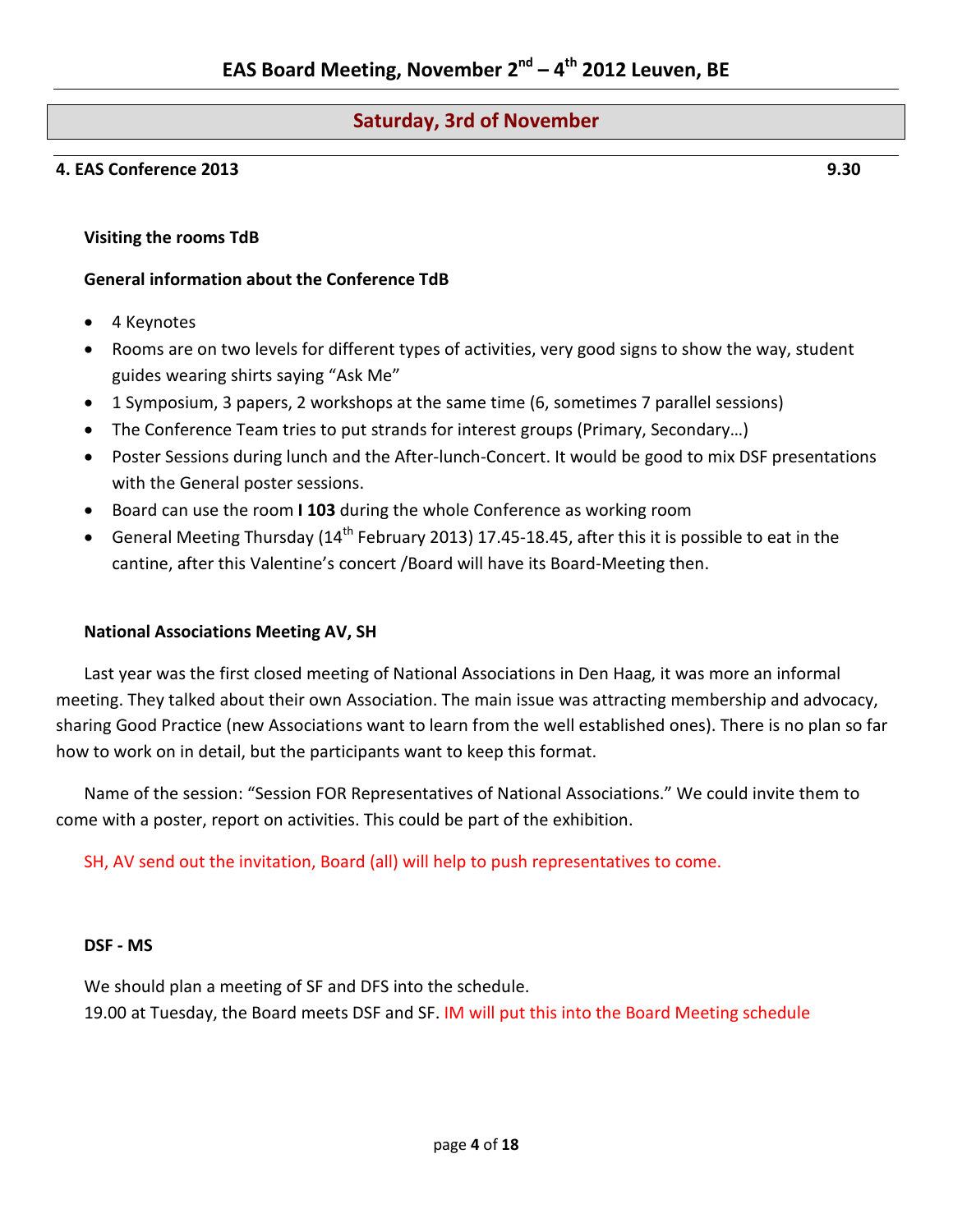## **Widening the Network-Session, AV+SH**

Initiative of Margret Barrett (ISME) towards AV: Eastern European Countries are not so well connected to ISME. AV suggested to organize a meeting for Eastern European Countries (at EAS/IRC 2013) who are not represented yet by NC's in the EAS or who have no connection with EAS at all. AV and IM prepare a short ppt (6 slides with the main information on EAS).

No decision so far on how and who we want to address reg. these countries.

## **Project Space at Conferences: Is this the right format? IM**

#### Discussion:

A meet and greet of project workers. More discussion, not so many issues in the session. Good issues: Finding partners, give descriptions of projects that are in the room as handouts/poster, then there is not so much presentation.

#### **Chairing at the Conference**

TdB and team prepare a system/information for Chairs, there will be cards prepared to show presenters the time.

#### **Quality of Presentations**

TdB and team prepare Guidelines about the quality of presentations (use examples of ISME and RIME).

## **Call for Papers/Reviewing, TdB**

130 papers, there was a little postponing of the deadline. Reviewers have been very friendly, almost no rejections. Reviewers had a lot of questions how to do it.

We have to decide about the formats / CfP / Review process of EAS-Conferences  $\rightarrow$  next Board Meeting

#### **PRIME-group, how does it connect with EAS? IM**

This might be one of the first Interest groups in EAS. Two session at the EAS-Conference, one issue of a German paper (Diskussion Musikpädagogik) that will be presented at EAS 2013.

## **Learning Outcomes platform SH, AV, IM**

SH, AV, IM, FN are working on the new Learning Outcomes paper (LOs for Generalists), and will keep the board/EAS informed about next steps.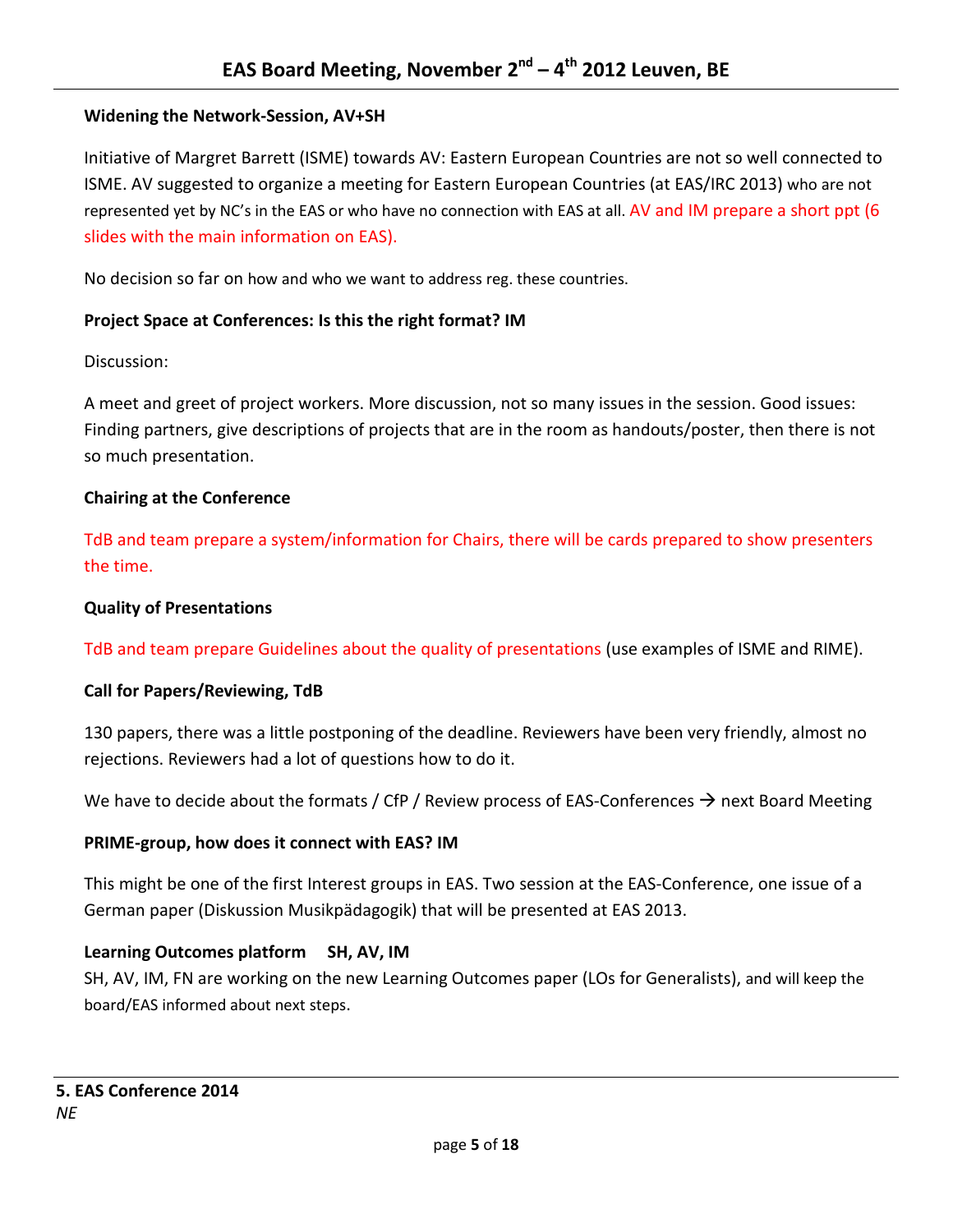NE is presenting the topic of the Conference 2014. It will be around: "Learner-centered music education in the 21<sup>st</sup> century" "Inclusion" "Democracy". E.g: "Music education for all. Democracy/social justice and inclusion as challenges for music learning in the  $21<sup>st</sup>$  century" / "Democracy and inclusion and the music learner" Subtitles are important to shape it.

## NE will send around suggestions for the title/ subtitles

Date of the Conference: NE will e-mail around a proposal for the date (middle of May)

#### **Cyprus Board Meeting**

will be at  $8<sup>th</sup> - 10<sup>th</sup>$  November. All: In case there is a problem members have to write in one week's time to IM and NE.

#### **6. EAS Conferences – General Concept**

#### **Conference Handbook, GK + all**

Discussion:

- We should do it in a kind of flow-chart or in phases, not a strict time-line.
- Some things really have to have a clear deadline.
- Maybe give different strands (finance strand, content, organization).
- Finances: How can you foresee how many participants you will have? There are investments long before you get money from the Conference. On the other hand the host benefits from the International Community.
- TdB: Give the hint that there are some intimate traditions (the Conference host paying dinners at the board meeting in November...). Like: "It is not expected, but it is very welcome to invite the Board." Give it as additional information.
- Give examples (tables) of one specific Conference as attachments, e.g.: How was the budget calculated?

Agreed Structure:

- Introduction
- Key-Elements, the Conference looks like this normally: …
- The work behind:
	- o Budget
	- o Topic/Content
	- o Organisation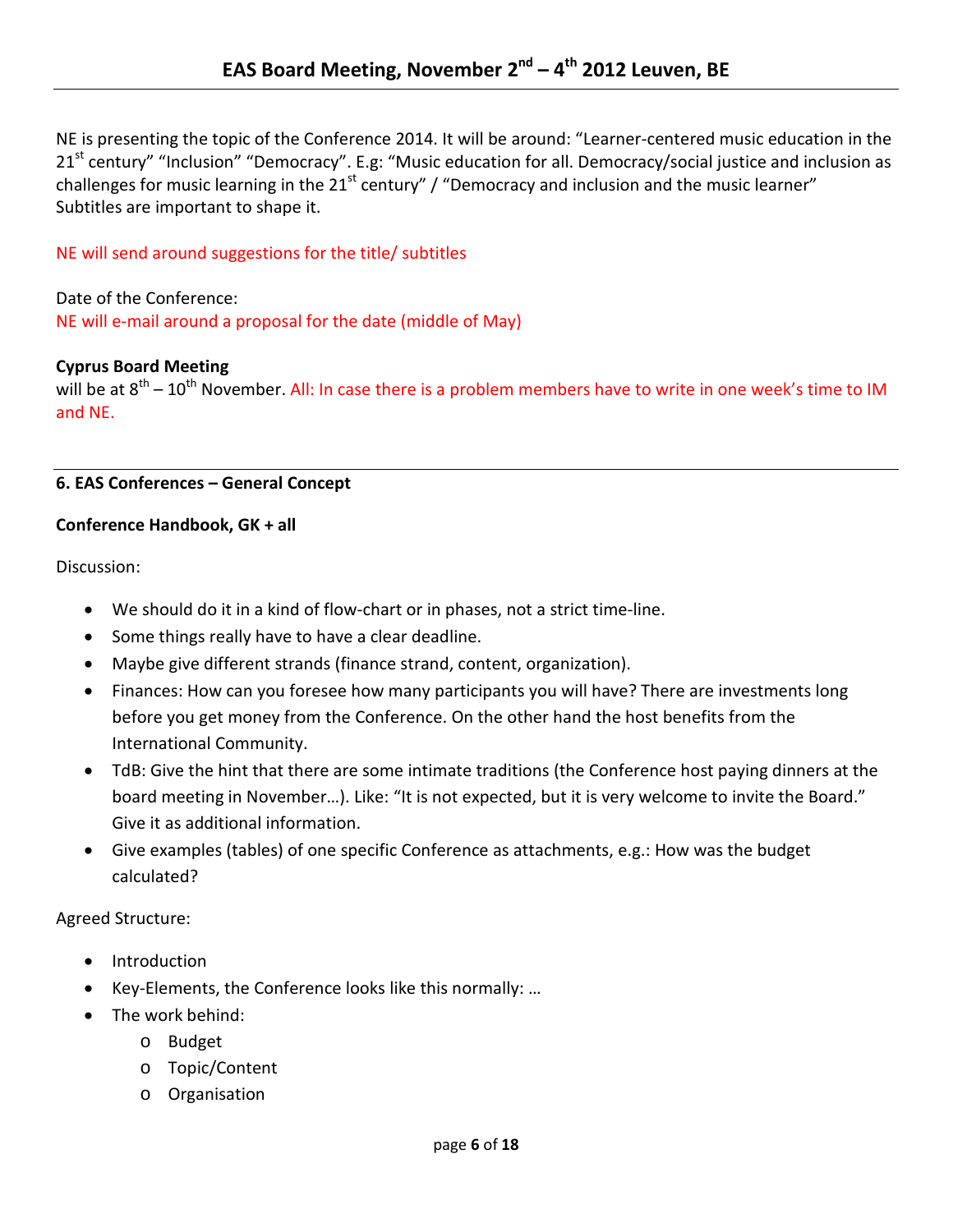- Give the points that show the flexible aspects (Don't see this as fixed…or where you have to have negotiations)
- Examples (Excel files etc.) as attachments
	- $\circ$  A minimum agreement host/EAS: transfer of the money; clearing of who is responsible TdB sends around an example during the next weeks
	- o Agreement organizer/principal of the host institution
	- o Every 2 years the agreement with ISME

GK sends around open discussion points so that she has finished the handbook including all attachments since the Leuven Conference 2013.

#### **7. Evaluation of Conferences**

*SH, IM*

We should also have qualitative answers. Both in paper and digital. Hand it to Thomas (Conferenceorganizers). The Conference hosts can add more items.

SH and IM will send around a proposal and finish the Evaluation Sheet.

First try next Conference (paper form).

GK puts it into the Conference Handbook.

GS, KBaur and the (General) Secretary: In case we get the funding they implement a digital evaluation tool at the Website

## **8. NEXT CONFERENCES 2015 + 2016**

The order to ask interested hosts is:

- 1. Sweden (Anna Houman Tommy Lindskog) AV gets into contact. In case this is negative  $\rightarrow$
- 2. AV and EK are activating NC's for the future to think about EAS-Conferences via E-Mails.
- 3. Rostock (Oliver Krämer), AV contacts. Then:
	- Italy Padua (Michele Biasutti) /
	- Spain, Granada (José Rodriguez)
	- France (Marie-Francoise)
	- Ireland (Regina Murphy)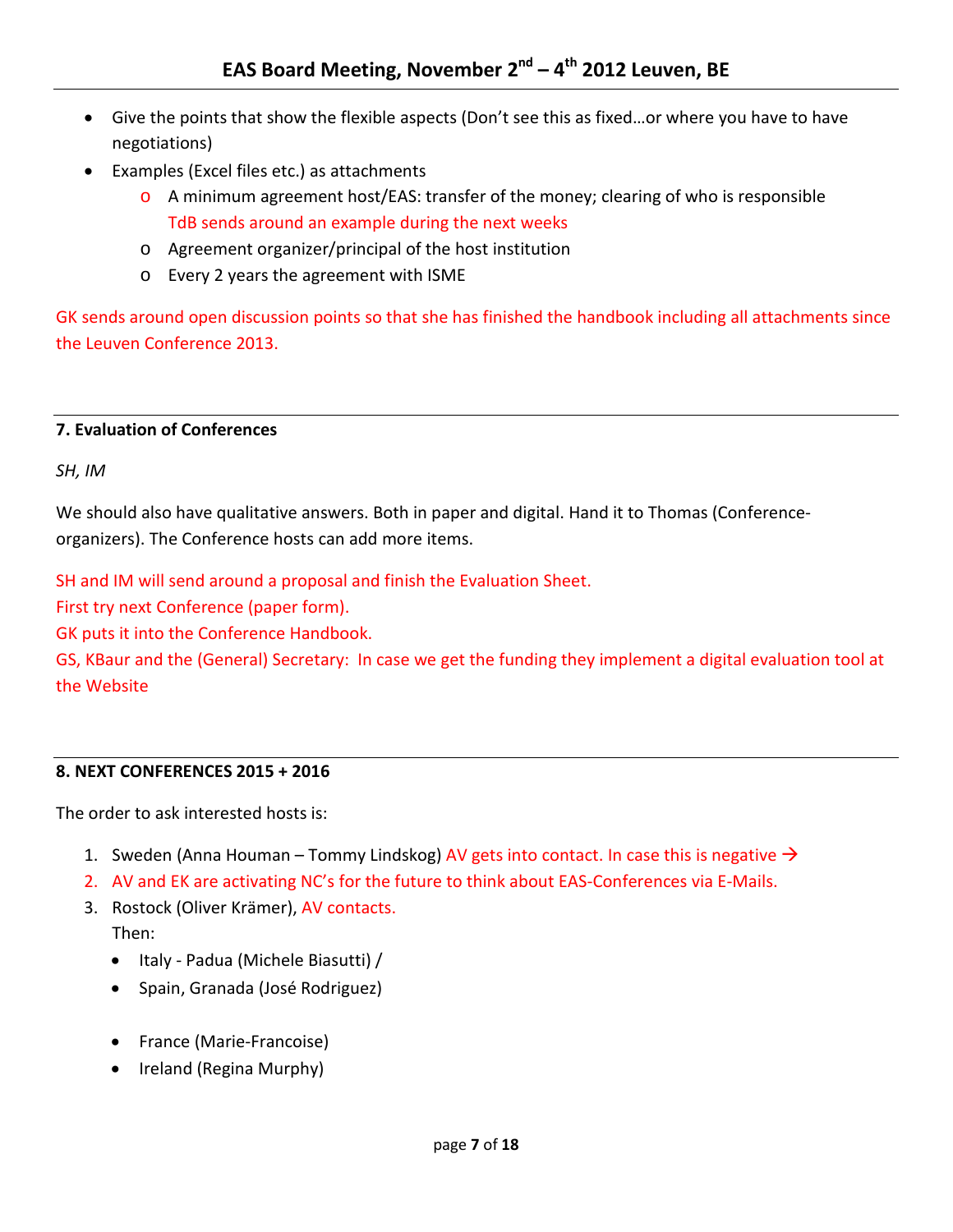## **9. Membership**

*TdB, all*

## **Strategy institutional membership**

We need to define clearly what is the benefit for institutional members. = The advantages of being an institutional member.

An institutional member …

→ Gets a free copy of the current book (European Perspective on Music Education) for their institutional library

TdB and the membership secretary send it.

- → Newsletter you can hyperlink important news or requests (activities events, request for teacher exchange, finding project partners, Erasmus) IM puts this info into the next Newsletter
- → There is a link on the EAS-Website to your URL for your institution/Association (GS/TdB do that)
- $\rightarrow$  For institutions: Unlimited number of persons do not need to pay individual membership (like a group of students)
- $\rightarrow$  For Associations: Board members do not need to pay individual membership when attending the Conference
- For Associations: A free exhibition space at the EAS-Conference
- $\rightarrow$  For Associatons: Opportunities for dissemination of promotion materials for upcoming at EAS-**Conferences**

IM: Makes out a pdf of these advantages.

IM puts it into the next Newsletter.

AV and EK inform NCs about these advantages

IM sends it to GS/NK/KB to include it to the website.

NK: puts it on facebook

TdB: sends it out in December to all the members – at that time they will be reminded for the membership, He discusses beforehand together with AV, IM, GS the detailed info.

To clarify: How many free copies have we left? Are institutes who renew their membership sent an ICT or an artisty book? Should there be written a more persuasive text to the institutional members, or simply a reminder of paying their membership?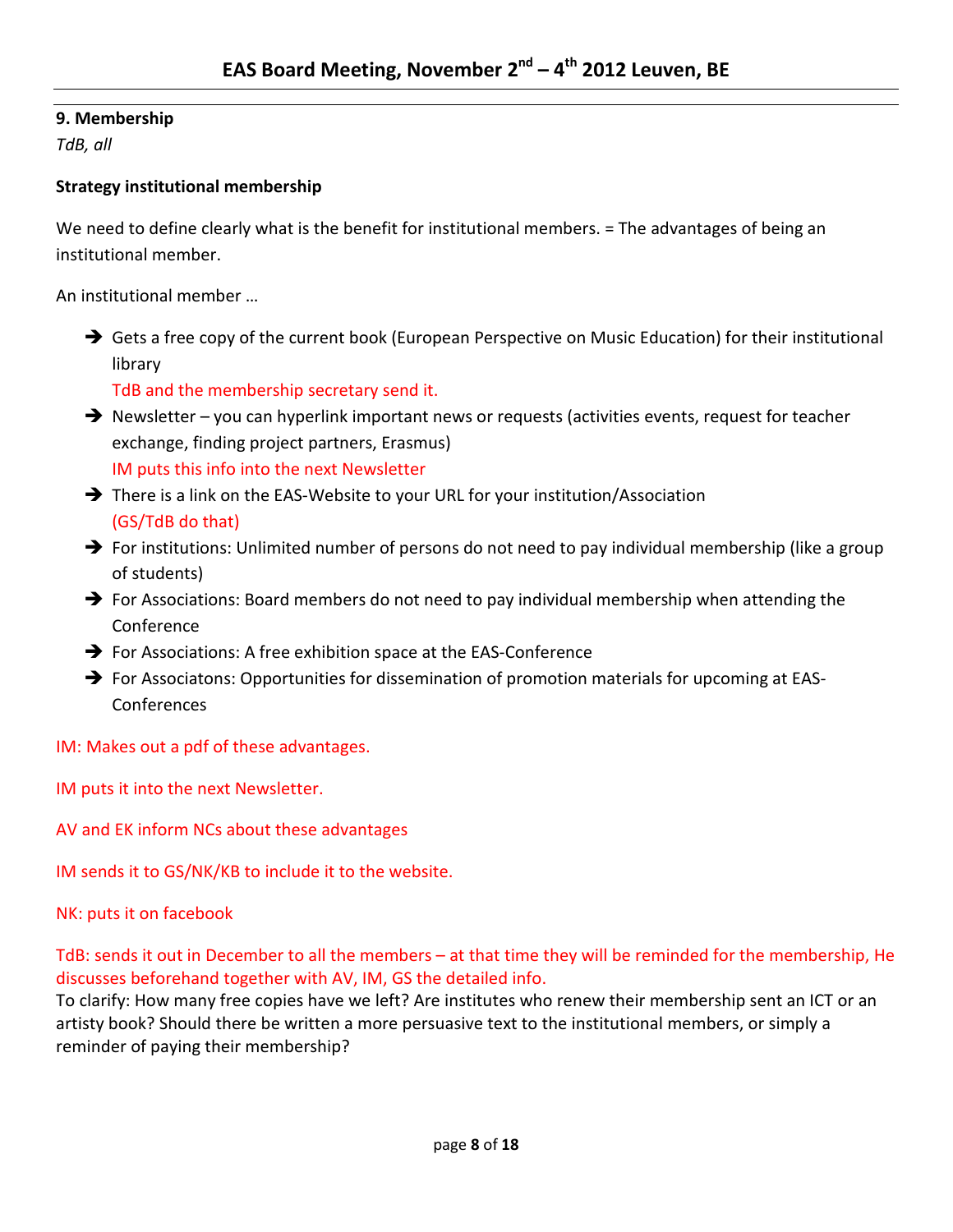# **10. EAS 2014 – II**

*all*

**An action time-line (POSTER) for the future work with the Operating Grant is developed during the whole day.**

Work on **Role descriptions** for 2014. Two working groups work out 1. The main tasks of the future General Secretary - 2. The tasks / character of meetings of EAS National Coordinators.

## **General Secretary (AV, SH, IM, BRP, MvB)**

Very important things are highlighted in green

## Newsletter:

- Collect issues from Board members and institutional members
- Group it
- send it on for language check
- sends it out to members

## **General Assembly:**

- prepares the agenda next to the Chair (president)
- responsible for the procedure (according to the regulations)
- invite members
- supervise voting
- ensure minutes are taken and processed, distributed, archiving documents

## Board Meetings:

- $\rightarrow$  invitation for board members
- $\rightarrow$  prepare and attend meetings
- $\rightarrow$  Prepare the agenda with the president
- $\rightarrow$  Ensure the preparation of minutes, distribute and archive all documents
- $\rightarrow$  Support the president/treasurer with the annual reports (activities/finances)

## **Regulations:**

- Make sure that we meet the regulations
- Supports amendments

## **Contracting:**

• Prepare agreements with Conference hosts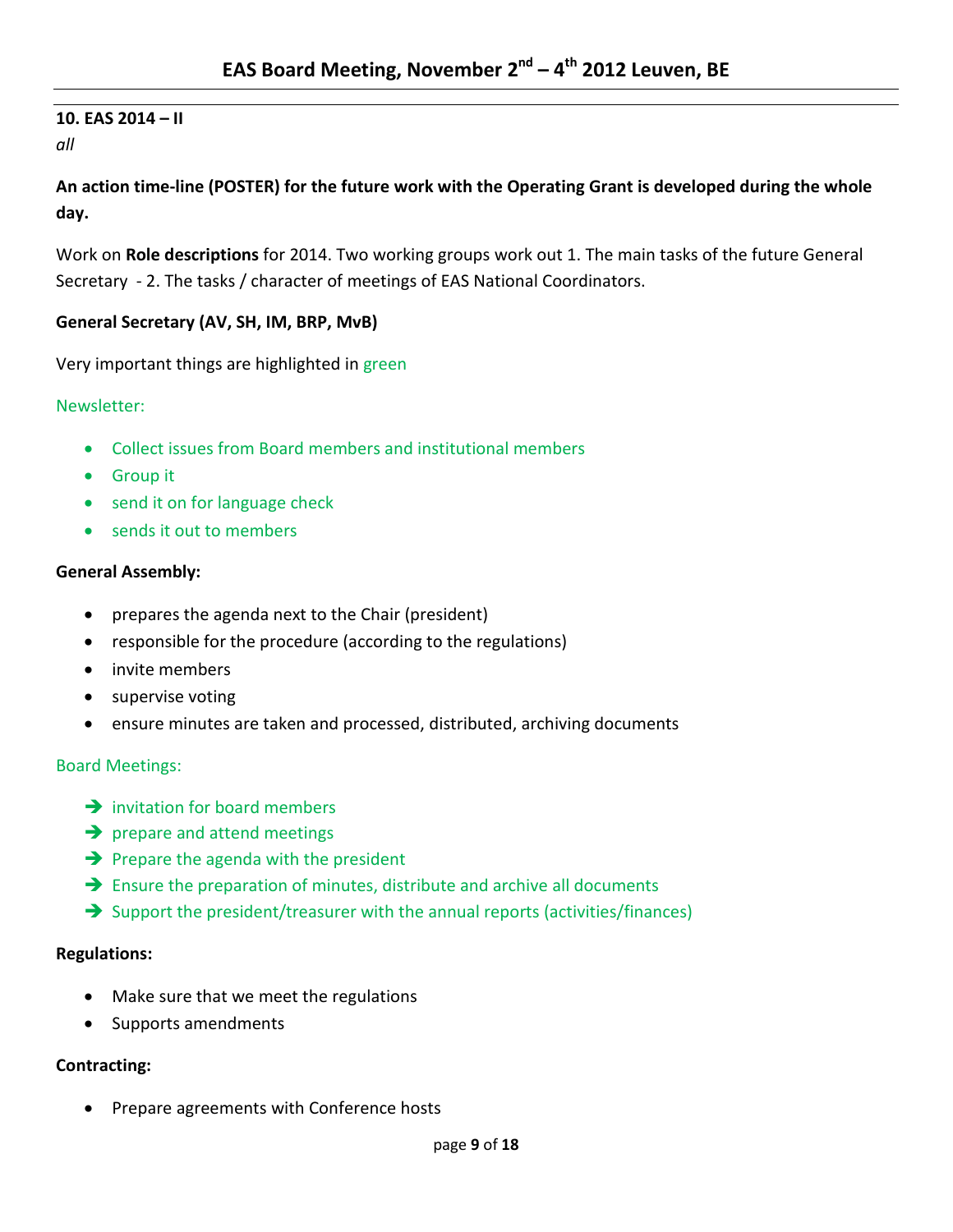• Prepare new/renew the Contracts with NC's

#### **Daily business:**

- Daily business in cooperation with other staff members
- Liaises with the board
- Respond to day-to-day enquiries (contact point) from outside at [info@eas-music.org](mailto:info@eas-music.org)
- Support the president in the contact with third parties
- Scans the Website regularily and cooperates with the Webmaster and the Website-secretary
- Cooperates with Social Network means and videos at youtube channels a.s.o.
- Take time-Sheets of his/her own work

#### Marketing:

- Preparing marketing material keep it up-to-date
- Takes care for branding

#### **Strategy:**

• Provide input into the development of strategies for EAS

#### **Conferences:**

- Attends conference and supports functions in the Conference
- Supports the president in liaising with the local Conference Committee
- Foresee the marketing for EAS

#### **Archive:**

• Taking care for archiving EAS material (minutes, Posters of Conferences, Photos, Musical Logos…)

#### Funding:

- $\rightarrow$  Reporting for the Operating Grant
- $\rightarrow$  Being part of the funding team in the future

#### **(EK, GK, NK, GS, MS, NE)**

EK: we have 26 NC-s at the moment, 14 of them were attending the NC-s meeting in The Hague last year (19.04.2012). The Report of that meeting was sent to all NC-s in May. Their experiences as a NC, their expectations from the EAS and also concrete tasks for the future were fixed in this Report (see the Minutes and the Report on the homepage). (Shortly from the Report: To Do by the end of May for the homepage: to send the welcoming text for the country, update the MeNet info on the homepage and send the missing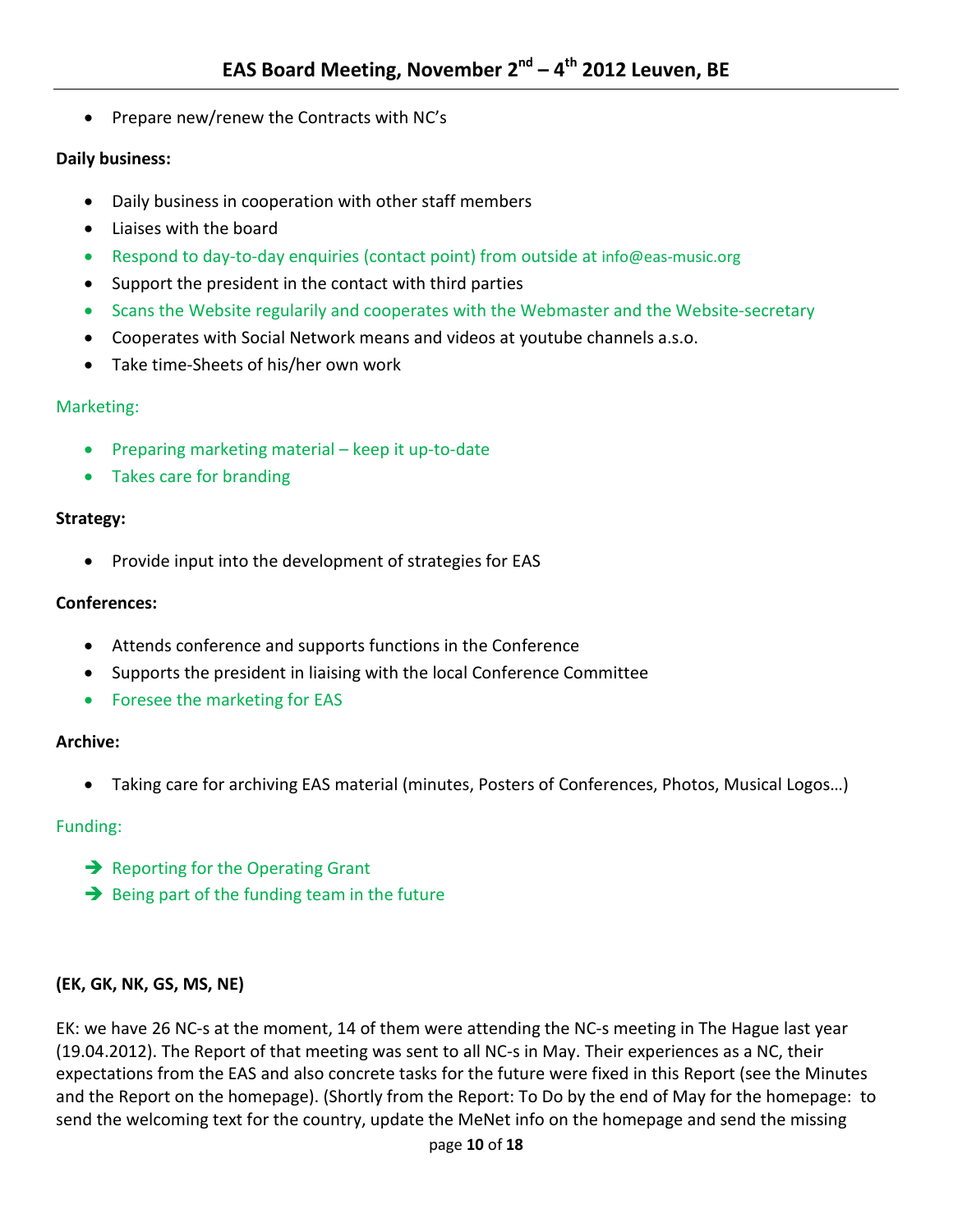articles, send the information about the National Associations and Links). The working process for the homepage started quite slowly, some of countries had a huge work to do. Trying to activate the NC-s by sending them personal e-mails we can say that our website is changing. To get a quick overview about these changes I made a table of the current situation.

Lot of NC-s has worked hard and we are very grateful for that: the information is completed in homepages of Croatia, Greece (also Estonia); only one section is empty in countries like Latvia, Turkey and Poland.

But we can also state that the information in the section Countries as the whole is still not completed. Regarding the working process from May to November some question seems to be very actual:

## **Discussion:**

Main questions:

## **1. What are the tasks for the NC-s?**

- participating the conference
- participating the NC-meetings
- check the content on the country-section on the website
- give national input for the newsletter from time to time
- step by step develop a list of contact persons in the country /email addresses
- nominates the students for the SF
- communicate the DSF / activities of EAS
- make / keep contact with the national associations in music education
- if possible: inform about projects / help in networking
- try to build/develop a national team
- bring in national reports
- should be open to work together in the national coordinators group
- hopefully well connected with EAS

## **2. What could raise the responsibility of NC-s in their work? Why are they National Coordinators? Why do they take on this role?**

We need to define clearly what will be the benefit (advantage) for the NC-s.

## **3. The Meetings:**

## **Is a meeting the best way to activate them?**

- the agenda is set by the NC's themselves, it is a meeting of the NC's not for the NC's!
- are prepared by a working group
- can be connected to the conference topic of the next conference
- provides space for discussion and communication
- lead to concrete further steps, like mini-projects, etc.
- are described by a report and presented on the website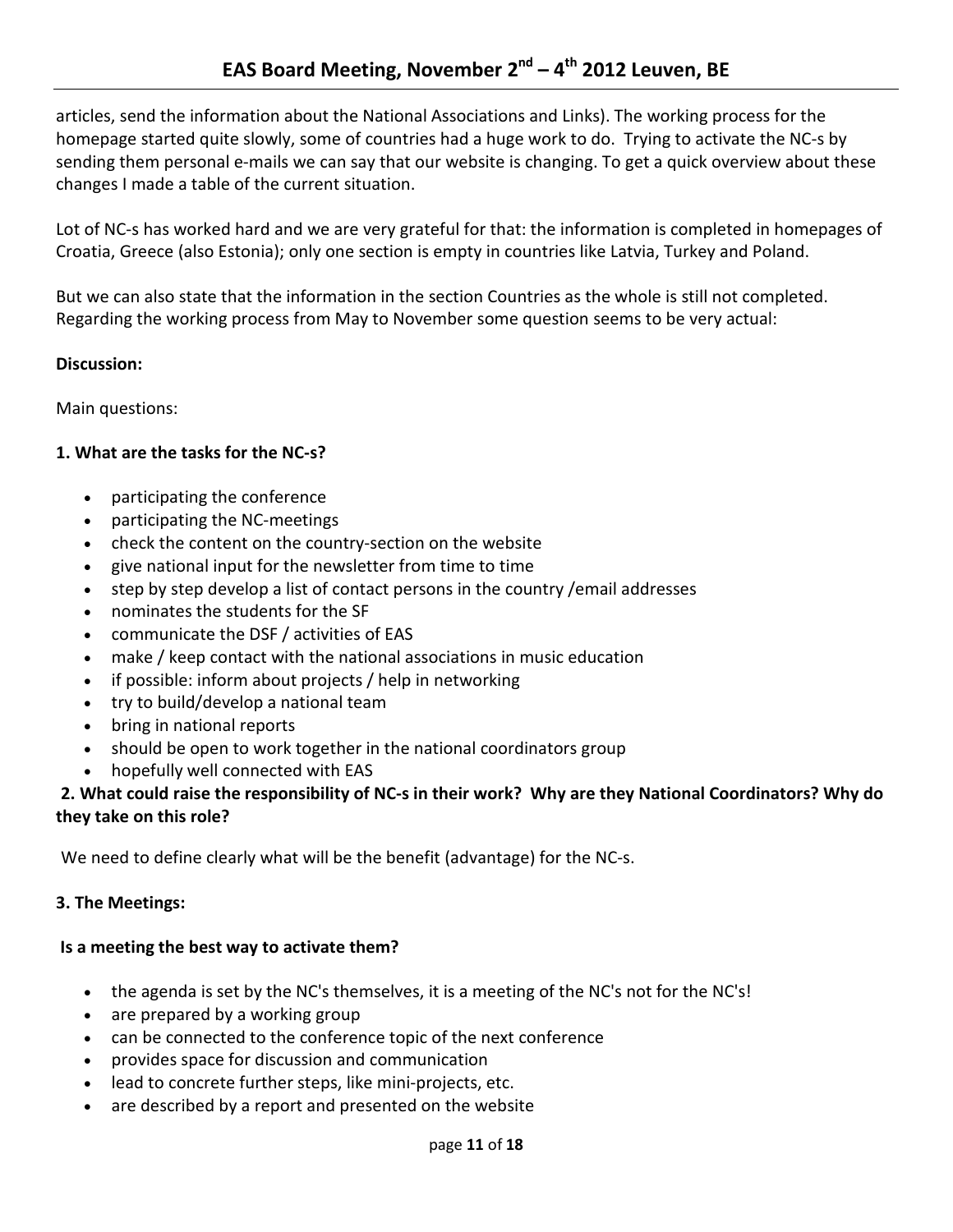## **11. EAS 2014 – III**

## **Targeting funding for research projects, Primary Research project**

*MS*

MS presents an idea about a research project on the confidence of Primary "Generalists" teaching music, pilot study from MS in Britain, she plans a National Study at the moment

Research Interests:

- Beliefs of teachers about music as a subject in school
- Beliefs about whether music is teachable? (nature or nurture?)
- Views on their own musicality as teachers

AV: Could be a good project of EAS in 2014.

## **Doctoral Student Forum**

*MS*

Only two applications so far.

We have to contact NCs to find more people, to encourage certain persons to come. We are working on the timetable, we like the venue in Leuven.

MS prepares general information about the DSF format for the Website.

## **12. Collaboration forms with other Networks**

*AV, SH, all*

AV has been to Budapest at the EMU-meeting, made close links to board members. EMU is evolving at the moment, they are in the forefront; working on the consequences of the Bonn-Declaration. They are a lot at the policy level. EMU has produced a practical small book with statistics.

It might be very important to put together the fact of **childrens' school and instrumental music education**. This could be a common working issue for EMU/AEC and EAS. Or: "musical progression of children"

AV has invited Simone Dudt to the Leuven Board Meeting in February. In the meantime AV will also meet Jeremy Fox.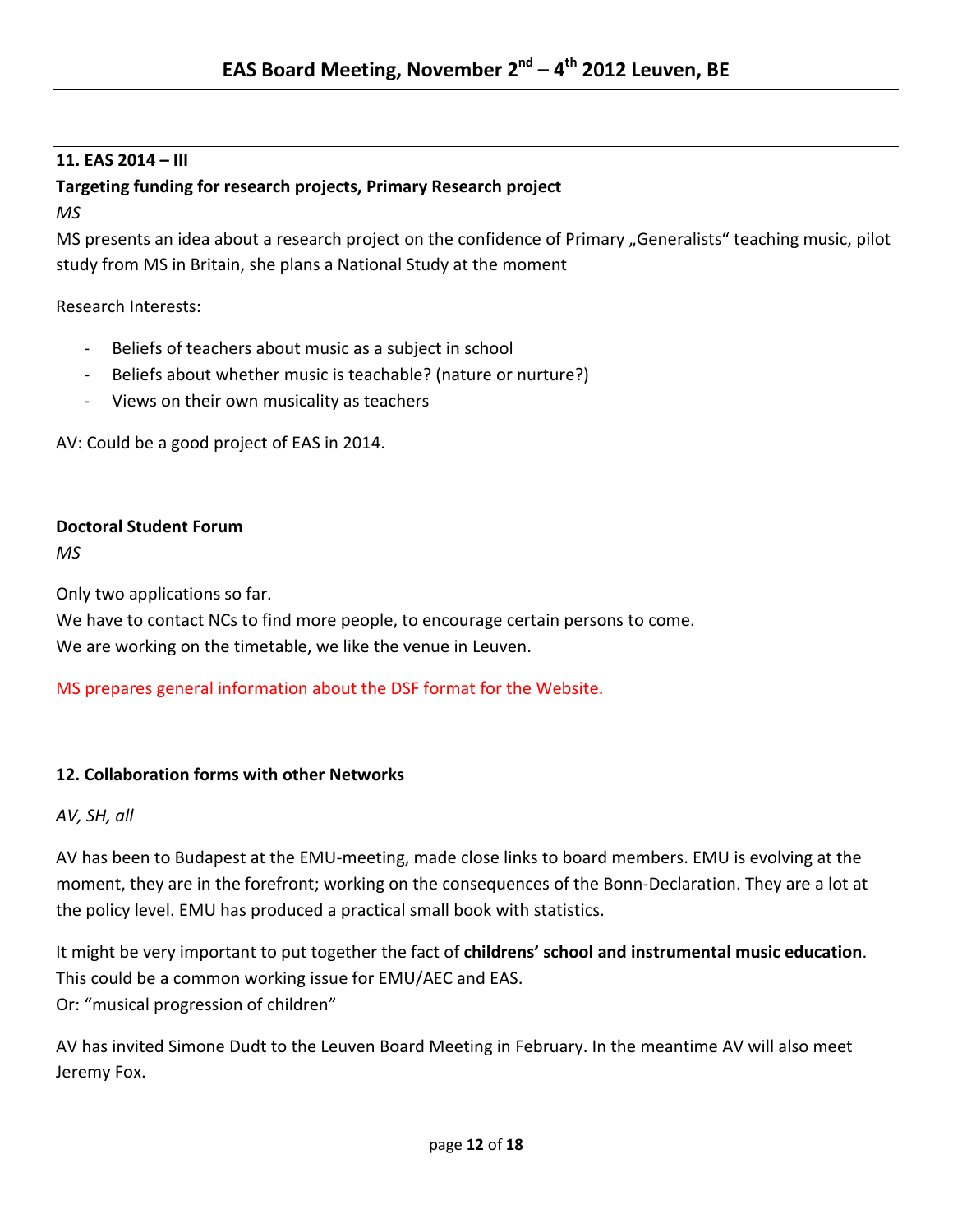NAMM/ISME/EMC/EMU/EAS and others want to work together on **advocacy** for music education.

GS: We should not wait further but organize a meeting with all the associations already in Leuven. To give the impuls and framework for such a meeting by the EAS will bring us into a good network position and will help all involved institutions/associations to strengthen their focus and networking within music education (conferences, activities, overlap of interests etc…)

AV: We should organize a meeting with all the associations in Leuven or after Leuven. AV will come up with a strategy for this during the next months and circles it beyond the board.

**End of the meeting 18.30**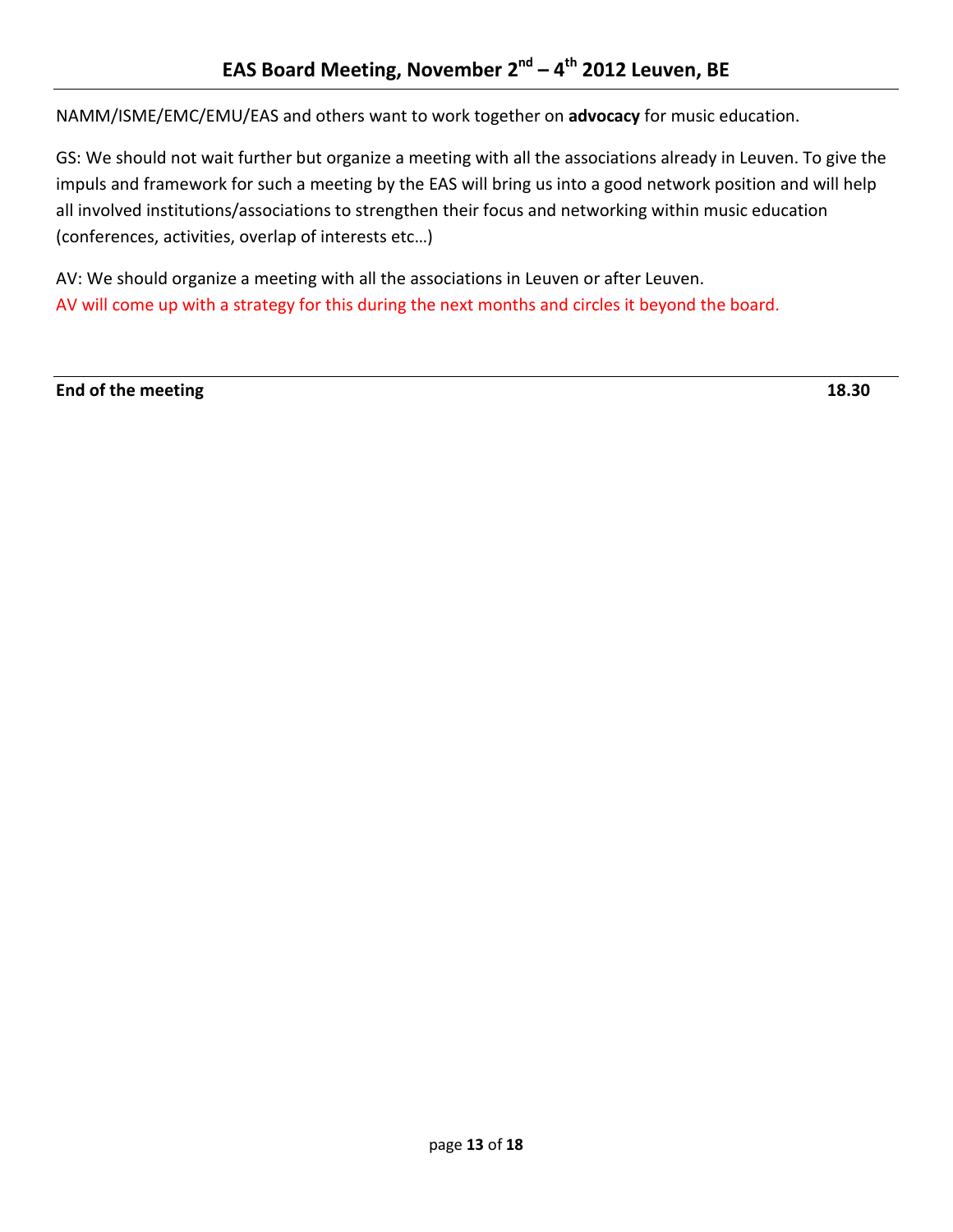## **Sunday, 4th of November**

## **13. Board Elections 9.00**

*AV*

Discussion:

AV: Now we have 10 board members and all of them want to stay. How can we broaden the scope of people?

TdB: EAS-members really do not feel involved in the voting process. With voting cards like ISME you materialize the voting.

SH: The nomination process is really generally open. So every two years it is in theory possible that the whole board changes.

GS: GS: It is a difficult problem to keep the balance: on one hand we all fell the importance and responsibility for a democratic process, on the other hand we will not like to have a whole new board, then the EAS-board is not able to work.

BRP: How are we working with a maybe bigger number of nominations?

SH: There is a nomination process, then members decide by voting.

IM: If we are not active now in asking new people we might end up with not many nominations next to ourselves.

SH: Idea for the future: Not have a biennal structure, but that there are some board members elected in the other year.

We have to limit nominations from one country.

NK: It is important that the persons need to have expertise. So shall we pre-select for certain expertise?

What do we do when we have 13 people? Do a list of 13 people, everybody has to tick 10 people. From twelve persons onwards we do the digital voting system. If it is only eleven persons, we could co-opt.

#### **Decision about the Election procedure**

- 1. Information letter to the members  $5<sup>th</sup>$  of November from Secretary.
- 2. Answers until  $1<sup>st</sup>$  of December to Secretary.
- 3. 1st  $-7<sup>th</sup>$  of December: Secretary and Past President decide about the list of nominees (do they meet all the requests ( is there valuable expertise and do the nominations meet the formal requirements.)
- 4. 10<sup>th</sup> of December: E-mail to members: Invitation for General Meeting, nomination list and info about election process
- 5. If we have 12 of more nominees: KB and TdB are preparing a digital means for voting.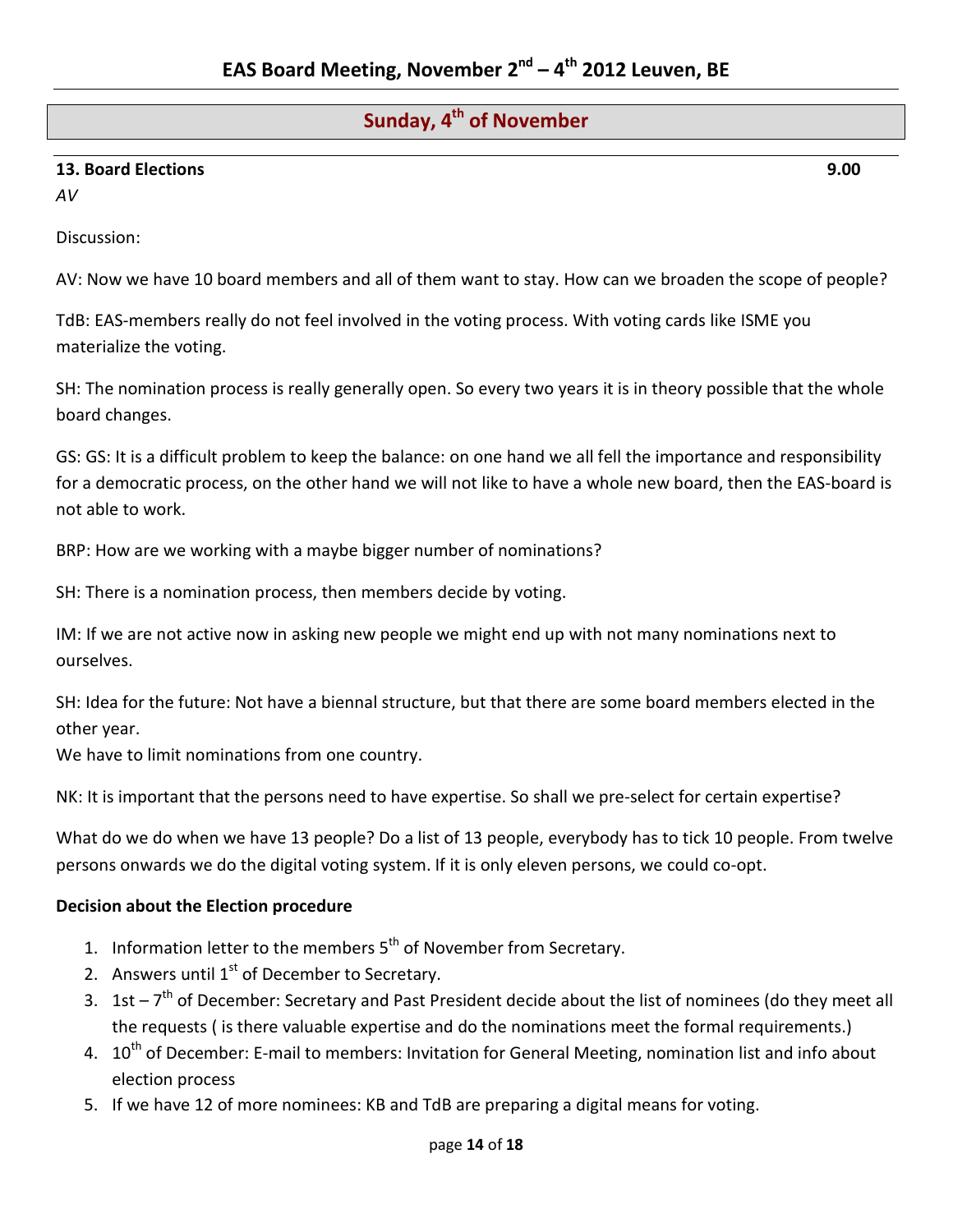- 6. Voting begin  $1^{st}$  of January until February  $14^{th}$  noon.
- 7. At the Conference: Notice-board with all the candidates in the Foyer, please get into contact to them informally in case you want to get to know them better.
- 8. Digital Elections are done before Thursday noon. KB and the Past President check the results.
- 9. Informal information to the so-far Board Members about the results, little notice Board Team room I 103.
- 10. General Assembly (Thursday, 17.30) Past President announces the first ten persons. SH is guiding this process (= neutral person).
- 11. After the General Assembly the board has dinner together (room I 103) before the concert (= Board Meeting). The chair and the vice-chair of the board (=President and Vice-President) are elected by the board.
- 12. At the Closing Ceremony the names of President and Vice-President are announced.

We shall have a discussion about the regulations (geographical scope of the nominations, expertise, election process a.s.o.) at the next board meeting.

## **14. EAS Student Forum**

*BRP, KB, Tine Castelein*

2 reports of the past SF are available at the website.

New rules:

- We have limited the age to the range of 21-29 because of the youth hostel rules. Discussion: Please do not take the age as the criterium, but:
	- o You have to be in your initial training
	- o You shall be in the later years of your studies.
- The nominated have to be really coming from the sending countries (No Erasmus!)

We are at the starting point of the selection. We have found an interesting Workshop-leader (creativity and improvisation).

#### **15. Student Network**

KB wrote with Imre Ploeg a proposal of how to work – they are still in a working process.

- $\rightarrow$  Open to former participants and for interested people on a whole.
- $\rightarrow$  It should be well connected to the website. ??
- $\rightarrow$  Platforms for material sharing.

IM: Connection with IMC? Connection with EMC? Connection with a new Education Network of the EC?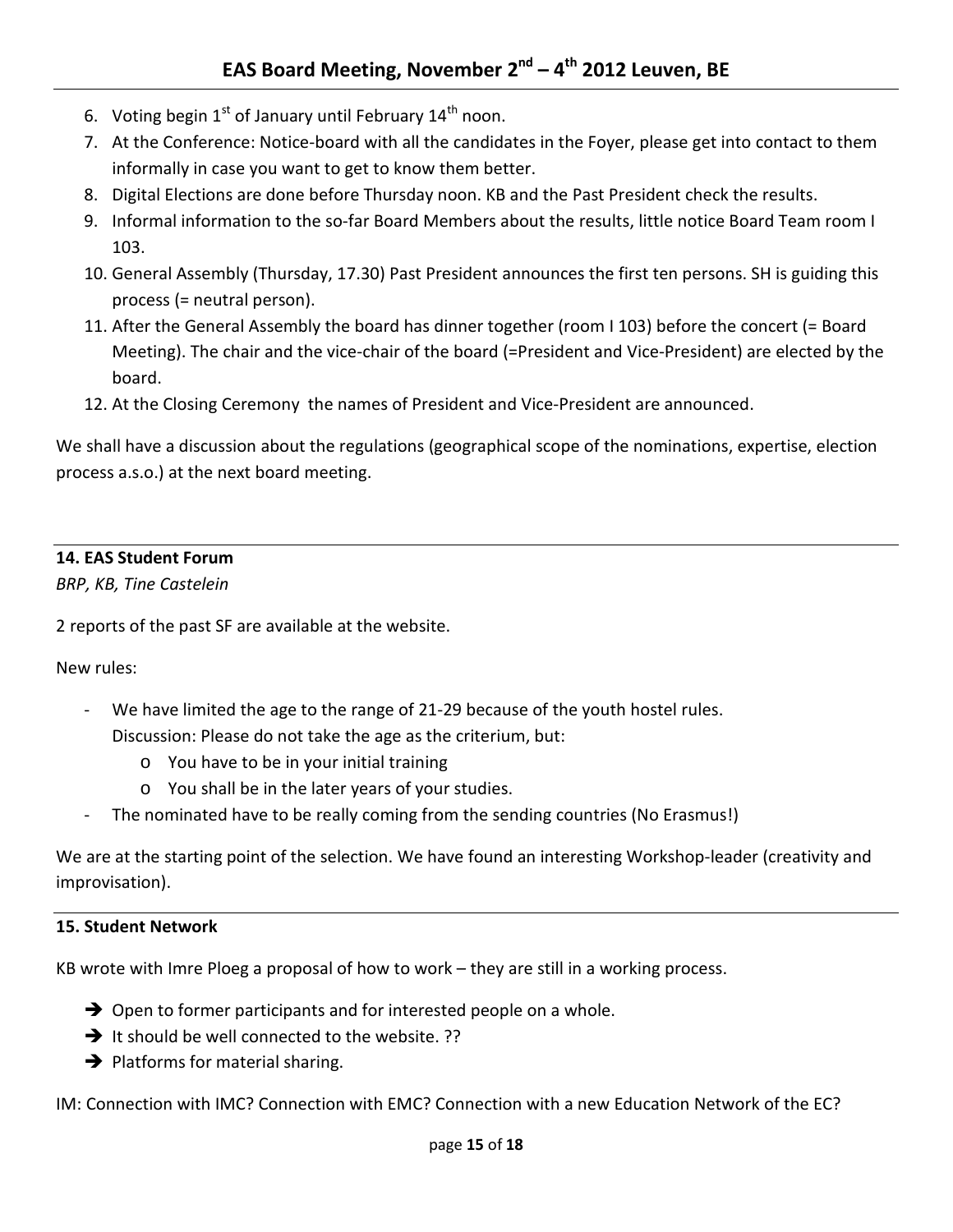#### IM sends information about the new Education network of the EU to the board and KB.

Tine: It would be nice of the Board says hello to the SF on Monday evening.

#### **Roles of Students in EAS**

The current co-opted student delegates in the Board are Tine Castelein (BE) Kilian Baur (DE)

Imre Ploeg is "in the back" preparing together with them new strategies towards the Student network.

# **16. Website /Social Media/Videos**

*GS, KB, NK, EK*

It is good to integrate the Conference-website into the main EAS-Website, we stick to it.

New possibility to publish Conference-papers is good, shall be further developed.

Conference-proceedings/Publications: NK prepares a list of Conference proceedings of the last years and will check if papers from Bolu can be involved on the member-section as pdf-files.

Thanks to Ene for her continuous communication with the NCs about the content for the country-section

Independent EAS-websites in different languages /countries are in general not necessary, we try to cover all those needs on the official website.

Most visited pages on the website

- activities
- conference page
- publications
- fora
- countries page

#### **Social Media**

167 members last April, 225 now, 63 persons are very active (from 24 countries).

11 members from USA, South Africa and Australia.

33 members are actively looking for content for Facebook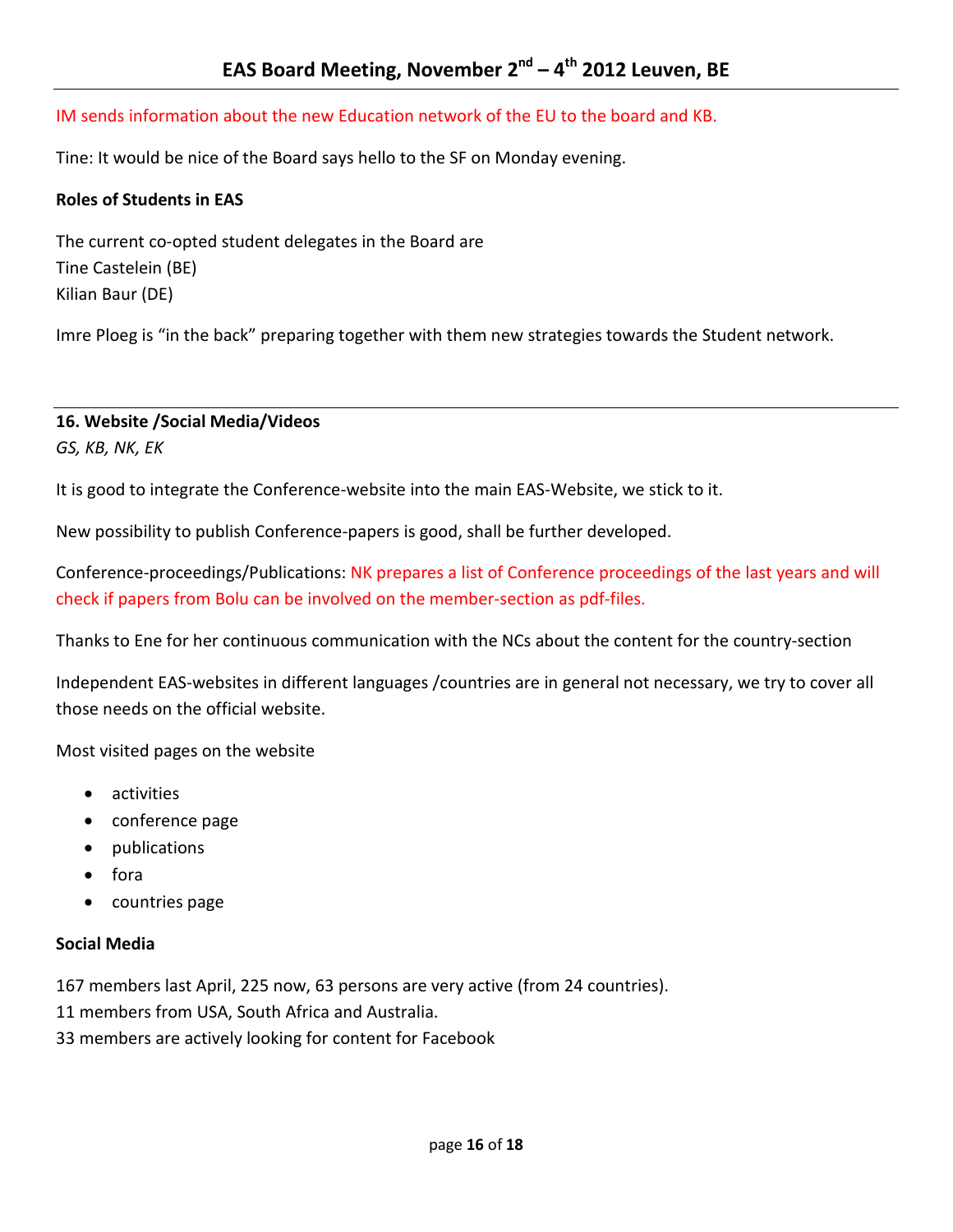NK sends an e-mail to all NCs/ to inform them about the Facebook group and asks them to forward it to students in their countries. She copies in EK.

**You-tube Channel** We shall interlink the Website strongly to you-tube-channels.

TdB foresees Workshop and Keynote films for our channel from the Conference, but is has to be closed for EAS-members! Clarify the rights!!!

**17. NC-meeting / NC's work /Countries-Sites of the Website** *EK, GS*

In The Hague we produced a good to-do-List.

- Infos for the Newsletter
- Welcoming text
- Update the meNet texts
- Information about National Associations integrate into the Country-Web
- Short reports about upcoming events.

EK sent a lot direct e-mails. At the moment a lot is happening. Problem is translating into English, KB and GS are preparing an information letter for NCs how to work for the Website. NCs will not go on working in the backend any longer.

No country has his/her own "National EAS-Website" – only inside the main EAS-Website. **AGREED BY ALL BOARD MEMBERS (9:0)**

AV/GS will get into contact with Irena Mednanska about the Slovakian EAS-Website.

NCs brought in their own interest list during the last NC-meeting. AV, GS and EK during the next days prepare the invitation letter for the next NC-meeting. (next steps, steps in case we get the grant)

#### **Olympiade**

EK brings information to the Conference: Poster, could be a table with leaflets and information in the General Assembly.

**18. Composer's Factory** *AV*

Will be discussed during the next weeks via E-Mail, AV will steer this process.

**AV closes the meeting at 12.00 and thanks all the participants.**